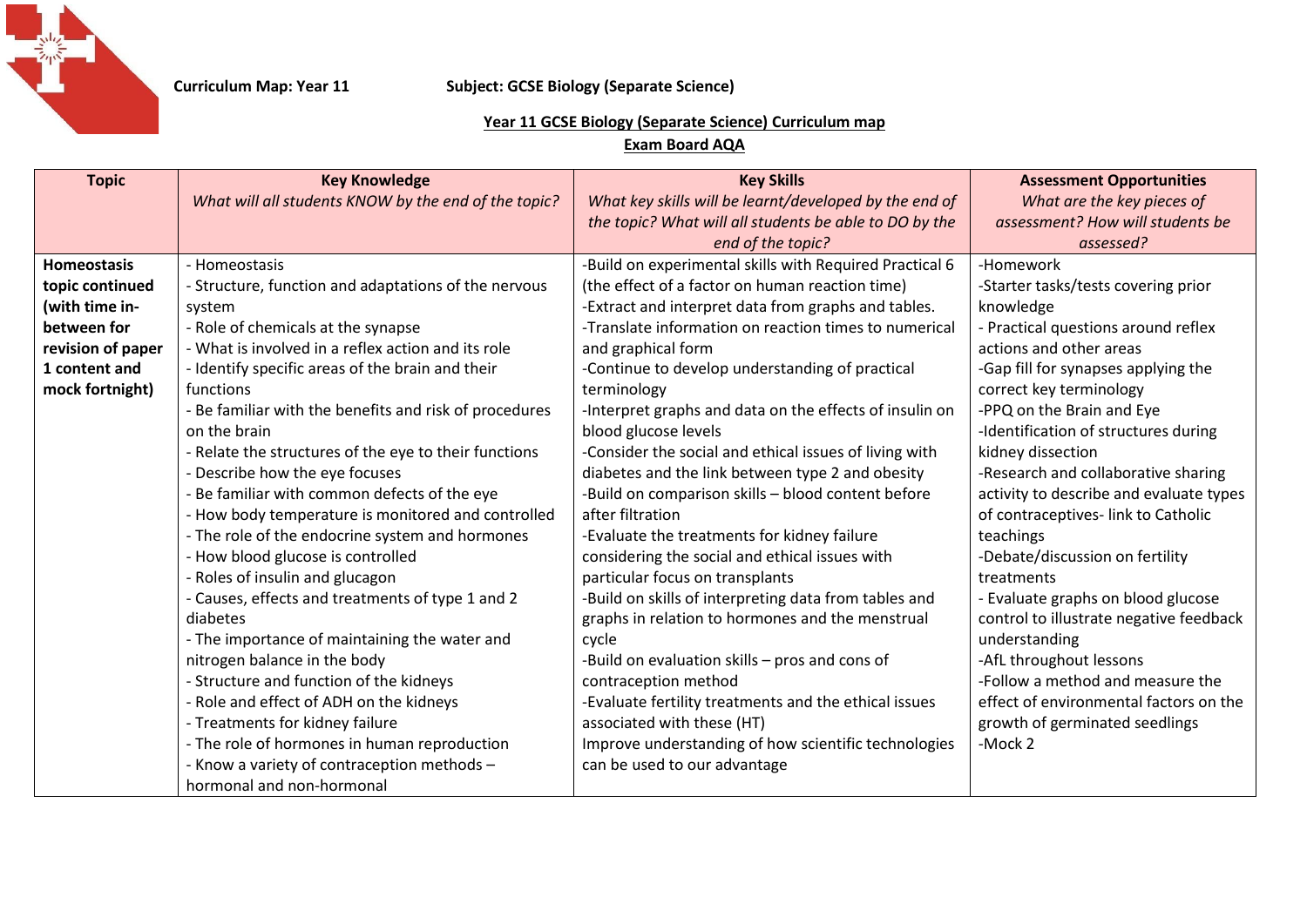|  | <b>Curriculum Map: Year 11</b> |  |  |  |  |
|--|--------------------------------|--|--|--|--|
|--|--------------------------------|--|--|--|--|

## **Curriculum Marson Subject: GCSE Biology (Separate Science)**

|                          | - Describe the use of hormones in treating infertility<br>and the process of IVF (HT)<br>- Role of adrenaline and thyroxine - Describe the<br>process of negative feedback<br>- Role of plant hormones in controlling and co-<br>ordinating response to light and gravity<br>- Use of plant hormones.                                                                                                                                                                                                                                                                                                                                                                                                                                                                                                                                                                                                                                                                                                                                               | -Use of modelling to explain a process of negative<br>feedback mechanisms<br>-Build on and interpret results from Required Practical<br>8 (effect of light on newly germinated seedlings)<br>- Understand theories and tests that provide evidence<br>for plant hormones and their effects                                                                                                                                                                                                                                                                                                                                                                                                                                                                                                                                                                                                                                         |                                                                                                                                |
|--------------------------|-----------------------------------------------------------------------------------------------------------------------------------------------------------------------------------------------------------------------------------------------------------------------------------------------------------------------------------------------------------------------------------------------------------------------------------------------------------------------------------------------------------------------------------------------------------------------------------------------------------------------------------------------------------------------------------------------------------------------------------------------------------------------------------------------------------------------------------------------------------------------------------------------------------------------------------------------------------------------------------------------------------------------------------------------------|------------------------------------------------------------------------------------------------------------------------------------------------------------------------------------------------------------------------------------------------------------------------------------------------------------------------------------------------------------------------------------------------------------------------------------------------------------------------------------------------------------------------------------------------------------------------------------------------------------------------------------------------------------------------------------------------------------------------------------------------------------------------------------------------------------------------------------------------------------------------------------------------------------------------------------|--------------------------------------------------------------------------------------------------------------------------------|
| <b>Inheritance topic</b> | - Structure of chromosomes, process of mitosis and<br>the cell cycle (from Topic 1)<br>- Describe the differences between sexual and asexual<br>reproduction (advantages and disadvantages)<br>- Be familiar with the process of meiosis and why it is<br>necessary.<br>- Compare mitosis and meiosis.<br>- Describe DNA structure and the human genome<br>- Process of protein synthesis<br>- Use genetic cross diagrams to determine genetic<br>inheritance.<br>-Be familiar with genetic disorders - causes,<br>symptoms, treatments and how sex is determined<br>- How to make informed judgements about the<br>economic, social and ethical issues concerning embryo<br>screening<br>- Know that variation can arise from mutation<br>- Causes of variation and examples of environmental<br>and genetic variation<br>- Describe the process of selective breeding and know<br>advantages/disadvantages it has associated<br>- Define genetic engineering and describe the<br>processes involved.<br>- Advantages and disadvantages of genetic | -Model with equipment the behaviour of<br>chromosomes during cell division<br>-Debate the advantages and disadvantages of studying<br>the human genome<br>-Use models to represent protein synthesis<br>-Recall key terminology regarding DNA structure and<br>how this acts as the code for producing proteins<br>-Apply knowledge of inheritance to contextualised<br>examples<br>-Use fraction and percentages to demonstrate<br>probability<br>-Construct and interpret genetic cross diagrams<br>-Apply knowledge of inheritance to contextualised<br>examples<br>-Develop evaluation skills<br>-Improve understanding of the need to consider<br>ethical issues<br>-Categorise variation in terms of genetic or<br>environmentally driven or a combination of both<br>- Recall, in detail, processes for selective breeding and<br>genetic engineering and uses of each in agriculture<br>and industry<br>-Evaluation skills | -Homework<br>-PPQ<br>-Topic tests (ongoing once a week<br>throughout Year 11 on all topics<br>covered since Year 9)<br>-Mock 2 |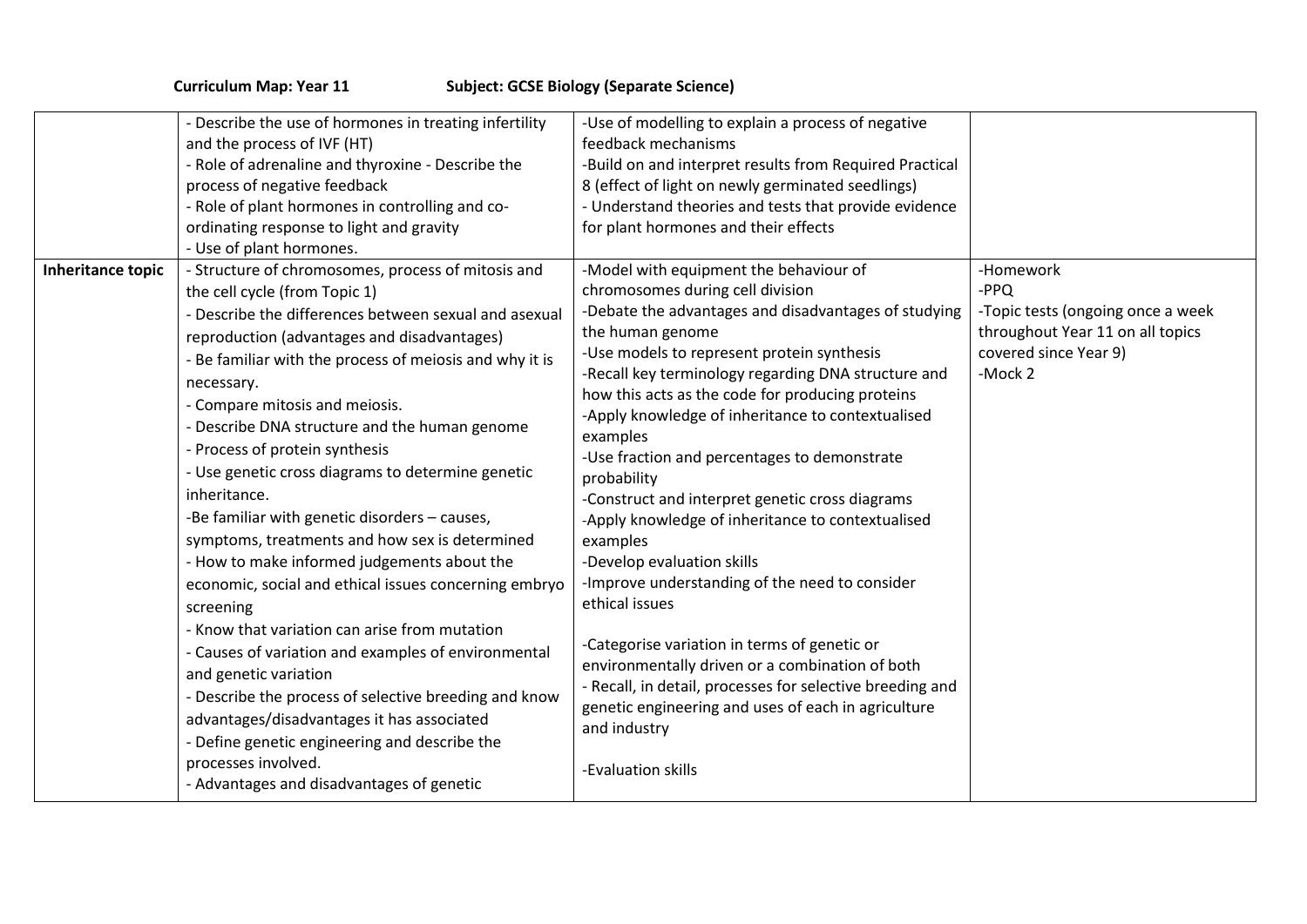| <b>Ecology review</b> | engineering<br>- Understand the theory of evolution by natural<br>selection<br>- Apply the concept of natural selection to explain<br>antibiotic resistance and the issues this has caused<br>- Be familiar with the works of Lamarck, Darwin and<br>Wallace<br>- Interpret evolutionary trees<br>- The process of classification and the systems that<br>have developed for this purpose<br>- What are fossils and how can we use them<br>- Causes of extinction, awareness of endangerment<br>and some examples<br>- Describe the process of speciation<br>Review of Ecology content learnt over Summer | -Improve understanding of the need to critically<br>review evidence and peer review data and outcomes<br>- Create links between mutations and antibiotic<br>resistance and knowledge of how to avoid this<br>happening more frequently<br>-Read and interpret evolutionary trees and use them<br>to identify the closeness of common ancestors<br>-Appreciate problems with the fossil record and<br>reasons for the gaps<br>-Consider methods to avoid extinction and relate to<br>the impact of biodiversity of an area leading to our<br>next topic<br>-Demonstrate ability to sample effectively by carrying | -PPQs                                |
|-----------------------|-----------------------------------------------------------------------------------------------------------------------------------------------------------------------------------------------------------------------------------------------------------------------------------------------------------------------------------------------------------------------------------------------------------------------------------------------------------------------------------------------------------------------------------------------------------------------------------------------------------|------------------------------------------------------------------------------------------------------------------------------------------------------------------------------------------------------------------------------------------------------------------------------------------------------------------------------------------------------------------------------------------------------------------------------------------------------------------------------------------------------------------------------------------------------------------------------------------------------------------|--------------------------------------|
| (students had         | months                                                                                                                                                                                                                                                                                                                                                                                                                                                                                                                                                                                                    | out Practical 9 (Measure the population size of a                                                                                                                                                                                                                                                                                                                                                                                                                                                                                                                                                                | -Questions linked to practical       |
| worked on this as     | - Be familiar with conditions needed for                                                                                                                                                                                                                                                                                                                                                                                                                                                                                                                                                                  | common species in a habitat)                                                                                                                                                                                                                                                                                                                                                                                                                                                                                                                                                                                     | -Individuals demonstrate knowledge   |
| a summer              | decomposition.                                                                                                                                                                                                                                                                                                                                                                                                                                                                                                                                                                                            | -Use of transects and quadrats in the field.                                                                                                                                                                                                                                                                                                                                                                                                                                                                                                                                                                     | how and why they need to generate    |
| project)              | - Advantages and disadvantages of decomposition                                                                                                                                                                                                                                                                                                                                                                                                                                                                                                                                                           | -Randomly generating coordinates                                                                                                                                                                                                                                                                                                                                                                                                                                                                                                                                                                                 | random coordinates to eliminate bias |
|                       | - How organisms distribute themselves and how this                                                                                                                                                                                                                                                                                                                                                                                                                                                                                                                                                        | -Ethical issues associated with sampling organisms                                                                                                                                                                                                                                                                                                                                                                                                                                                                                                                                                               | -Ecology topic test                  |
|                       | can be measured.                                                                                                                                                                                                                                                                                                                                                                                                                                                                                                                                                                                          | -Build on evaluation skills                                                                                                                                                                                                                                                                                                                                                                                                                                                                                                                                                                                      | -Completion of tasks from homework   |
|                       |                                                                                                                                                                                                                                                                                                                                                                                                                                                                                                                                                                                                           |                                                                                                                                                                                                                                                                                                                                                                                                                                                                                                                                                                                                                  | booklet checked at the start of the  |
|                       |                                                                                                                                                                                                                                                                                                                                                                                                                                                                                                                                                                                                           |                                                                                                                                                                                                                                                                                                                                                                                                                                                                                                                                                                                                                  | year                                 |
| <b>Ecology summer</b> | Be familiar with specific key terms e.g. community,                                                                                                                                                                                                                                                                                                                                                                                                                                                                                                                                                       | -Recall key terminology                                                                                                                                                                                                                                                                                                                                                                                                                                                                                                                                                                                          | -Homework booklet                    |
| homework              | ecosystem, interdependence.                                                                                                                                                                                                                                                                                                                                                                                                                                                                                                                                                                               | - Add to experimental skills with Required Practical 7                                                                                                                                                                                                                                                                                                                                                                                                                                                                                                                                                           | -PPQ                                 |
| booklet               | - Describe ecosystems in terms of their biotic and                                                                                                                                                                                                                                                                                                                                                                                                                                                                                                                                                        | (Measure the population size of a common species in                                                                                                                                                                                                                                                                                                                                                                                                                                                                                                                                                              | -Topic tests (ongoing once a week    |
|                       | abiotic factors.                                                                                                                                                                                                                                                                                                                                                                                                                                                                                                                                                                                          | a habitat) Use of transects and quadrats in the field. -                                                                                                                                                                                                                                                                                                                                                                                                                                                                                                                                                         | throughout Year 11 on all topics     |
|                       | -Describe adaptations of organisms and introduce the                                                                                                                                                                                                                                                                                                                                                                                                                                                                                                                                                      | Develop awareness of ethical issues associated with                                                                                                                                                                                                                                                                                                                                                                                                                                                                                                                                                              | covered since Year 9)                |
|                       | idea of competition for a variety of needs and                                                                                                                                                                                                                                                                                                                                                                                                                                                                                                                                                            | sampling organisms                                                                                                                                                                                                                                                                                                                                                                                                                                                                                                                                                                                               | -Mock (as much as has been covered)  |
|                       | resources                                                                                                                                                                                                                                                                                                                                                                                                                                                                                                                                                                                                 | -Interpret graphs to model predator-prey cycles.<br>-Build on evaluation skills                                                                                                                                                                                                                                                                                                                                                                                                                                                                                                                                  | -Analyse and Evaluate data collected |
|                       | - Feeding relationships within a community.<br>- How materials are cycled within the environment.                                                                                                                                                                                                                                                                                                                                                                                                                                                                                                         | -Understand the terms mean, mode and median                                                                                                                                                                                                                                                                                                                                                                                                                                                                                                                                                                      | from sampling practical              |
|                       | Biodiversity                                                                                                                                                                                                                                                                                                                                                                                                                                                                                                                                                                                              | -Calculate a mean from data provided on sampling                                                                                                                                                                                                                                                                                                                                                                                                                                                                                                                                                                 |                                      |
|                       |                                                                                                                                                                                                                                                                                                                                                                                                                                                                                                                                                                                                           |                                                                                                                                                                                                                                                                                                                                                                                                                                                                                                                                                                                                                  |                                      |